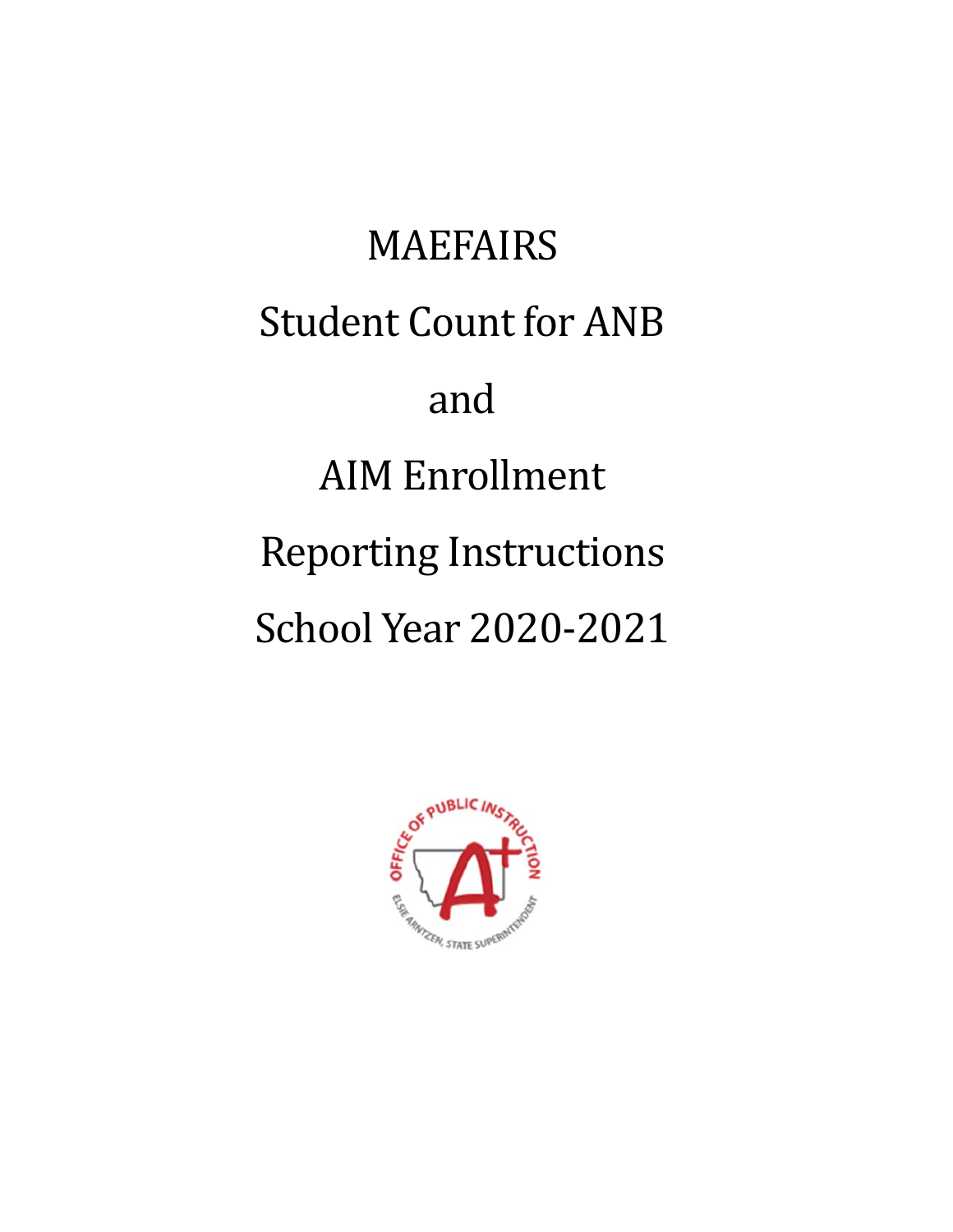# **Table of Contents**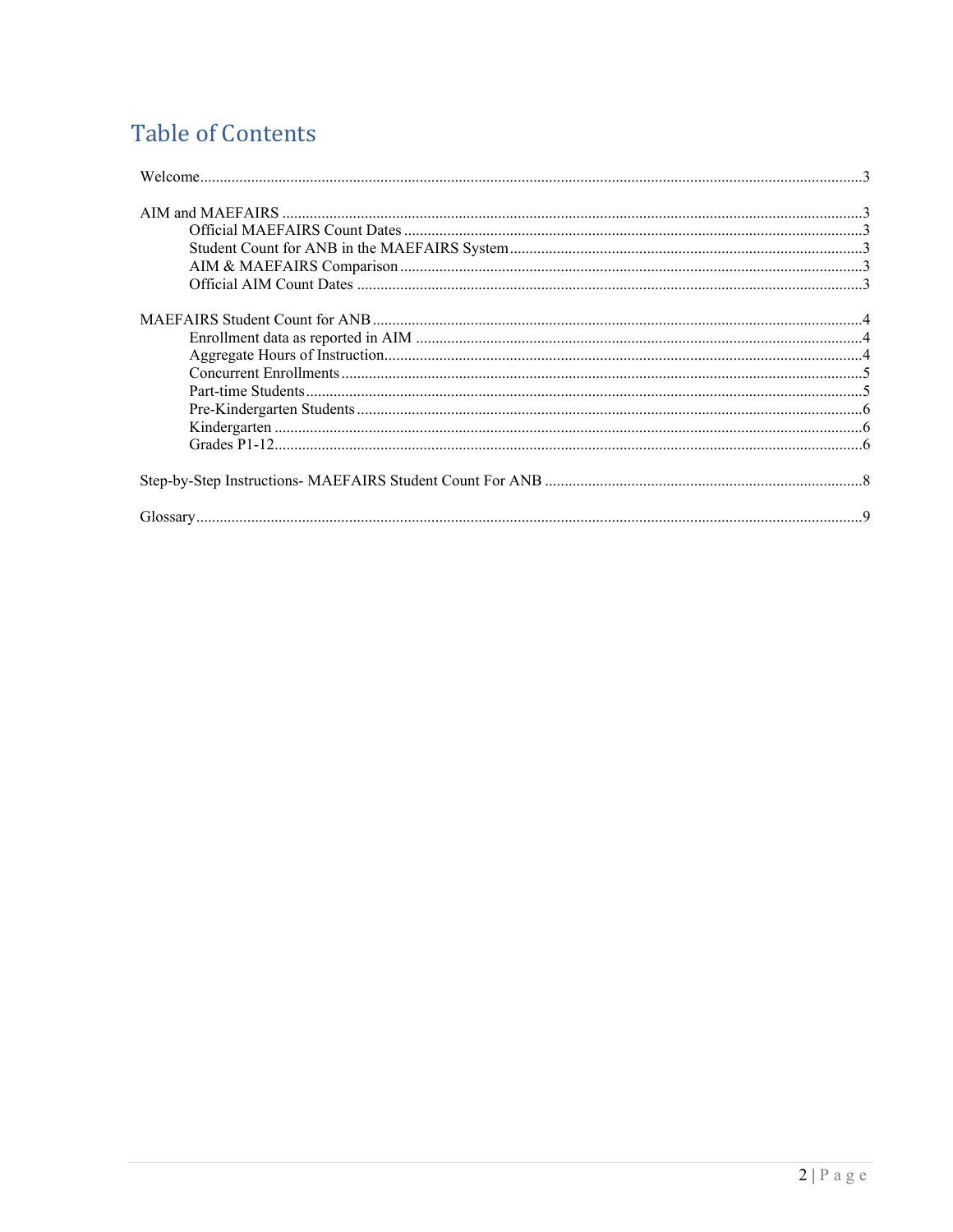# **Welcome**

Enrollment collected by the Office of Public Instruction (OPI) in the Achievement in Montana (AIM) student information system and imported to the MAEFAIRS system is used for calculation of ANB for school funding. Auditors are required to compare the reported data to supporting documentation and note discrepancies in their audit report. Therefore, care and accuracy is very important when completing the reports and maintaining adequate backup documentation.

# **AIM and MAEFAIRS**

In the 2020-2021 school year, student enrollment data will be collected on the first Monday in October and the first Monday in February. AIM will be used to collect student enrollment, attendance on official count dates, aggregate hours, and student demographic information. MAEFAIRS will import the minimum enrollment information necessary to determine a school district's Average Number Belonging (ANB) for the FY2021-22 budget year, and student demographic information including race data used to determine the Student Achievement Gap payment.

## **Official MAEFAIRS Count Dates**

For the 2020-21 school year:

The official count date for **fall** is **Monday, October 5, 2020** (first Monday in October). The official count date for **spring** is **Monday, February 1, 2021** (first Monday in February).

## **Student Count for ANB in the MAEFAIRS System**

Enrollment data imported into the MAEFAIRS system is used to calculate Average Number Belonging (ANB). MAEFAIRS captures the grade-by-grade enrollment count, part-time enrollment data, and other special high school enrollment data (19 year-old enrollment, Job Corps enrollment, MT Youth ChalleNGe Academy, MT Digital Academy enrollment and early graduates).

### **AIM & MAEFAIRS Comparison**

Student data is collected in the AIM system and imported into MAEFAIRS.

| <b>DATA ELEMENT</b>                               | <b>AIM</b> | <b>MAEFAIRS</b> |
|---------------------------------------------------|------------|-----------------|
| <b>Enrollment Count by Grade</b>                  | X          | X               |
| Part Time Enrollment Data                         | x          | x               |
| 19 Year Old Enrollment                            | X          | X               |
| <b>Job Corps Enrollment</b>                       | X          | X               |
| <b>MT Youth ChalleNGe</b>                         | X          | X               |
| MT Digital Academy                                | X          | x               |
| Early Graduation (spring only)                    | X          | X               |
| Pre-Kindergarten Enrollments (Special Education)  | X          |                 |
| Kindergarten Enrollments                          | X          | X               |
| Exclude Fall & Spring ANB - 10 day rule           | x          | x               |
| Student Achievement Gap (SAG) Payment (fall only) | X          | X               |
| <b>Aggregate Hours</b>                            | x          | x               |
| <b>Count Date Attendance</b>                      | X          |                 |
| Program Participation Data                        | x          |                 |

## **Official AIM Count Dates**

See the OPI AIM Webpage at AIM in Montana > Reports and Data > AIM > AIM Collections or click on this link: http://opi.mt.gov/Portals/182/Page%20Files/AIM/1%20AIM%20MAIN%20PAGE/AIMCollectionScheduleUpdated19- 20A.pdf?ver=2019-12-18-145328-023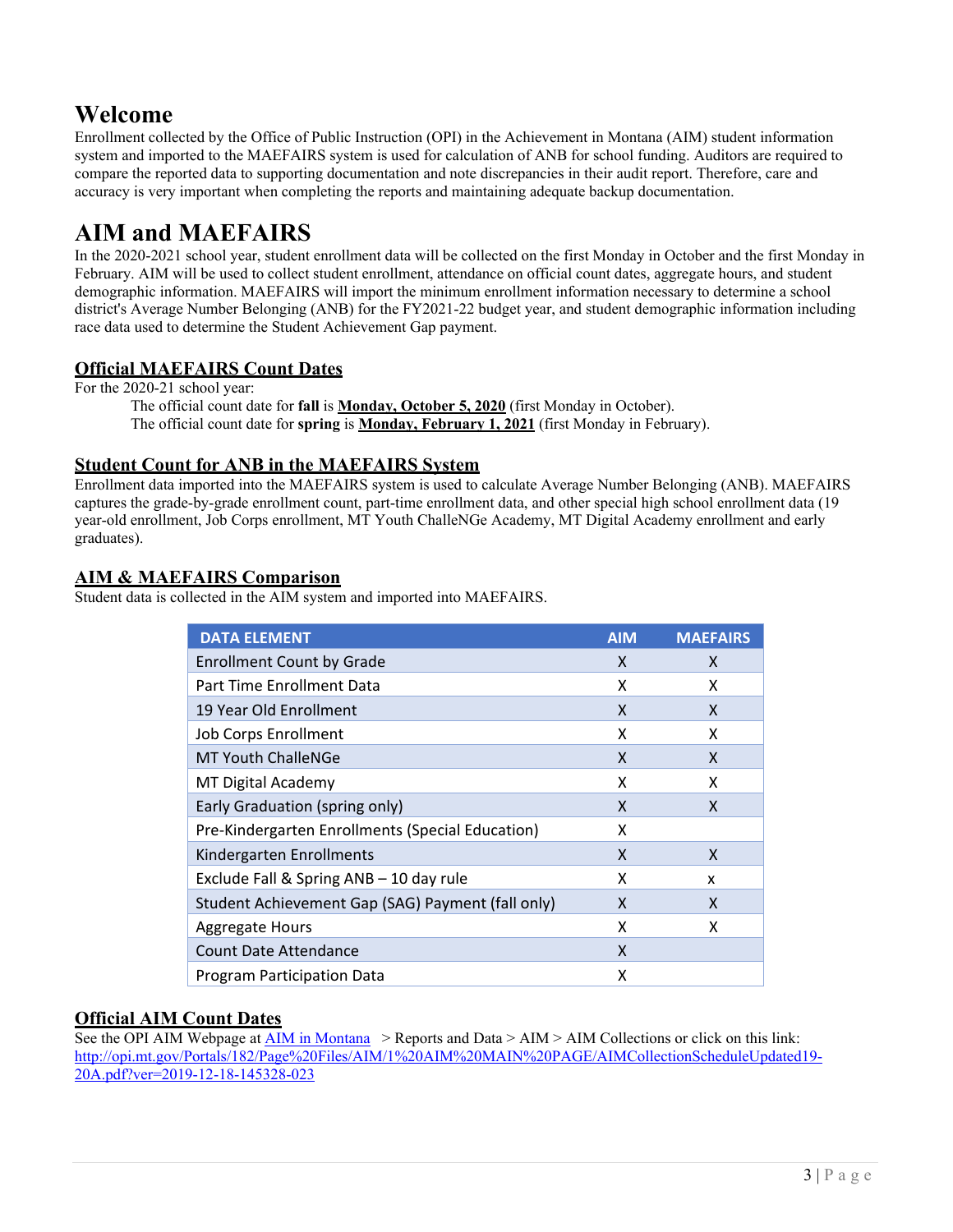# **MAEFAIRS Student Count for ANB**

#### **Enrollment data as reported in AIM**

- **To be included in the MAEFAIRS Student Count For ANB, students must:** 
	- $\checkmark$  Be enrolled on the count date
		- $\checkmark$  Have aggregate hours marked (F, T, H, or Q)
		- $\checkmark$  Have a service type of Primary (P) or Secondary (S) for grades K-12

#### **This includes:**

- $\checkmark$  Special education students grades K-12
- $\checkmark$  Homebound students qualifying under ARM 10.20.102
- $\checkmark$  19-year-olds or older (age as of September 10th)
- $\checkmark$  Students attending Job Corps (see Job Corps section)
- $\checkmark$  Students attending MT Youth ChalleNGe Academy (see Youth ChalleNGe section)
- $\checkmark$  Students taking classes through the MT Digital Academy
- $\checkmark$  Part-time students or students attending school for any portion of the school day e.g., a home-schooled student that attends the district for one class per day)
- $\checkmark$  Students attending the school from out-of-district with approved attendance agreements

#### **Students NOT included in the MAEFAIRS Student Count For ANB are:**

- $\checkmark$  Students absent for 11 or more consecutive days prior to and including the count date.
- $\checkmark$  Students who will not resume attendance pursuant to notice given to district
- $\checkmark$  Students otherwise unable to continue in attendance for any reason
- $\checkmark$  Students who are residents of the district, but are attending an out-of-district school
- $\checkmark$  Pre-School students
- $\checkmark$  Kindergarten students under age 5 who do not have board approval prior to the count date
- $\checkmark$  Students attending private, non-sectarian day treatment programs

#### **Students included in the Other Enrollment section (applies to High Schools only) consist of:**

- $\checkmark$  Nineteen year old or older
- $\checkmark$  Job Corps Program participants
- $\checkmark$  MT Youth ChalleNGe Academy participants
- $\checkmark$  Early Graduates (spring counts only)

#### **Students Identified as American Indian for the Achievement GAP Payment**

Students identified as American Indian in the AIM system at the time the data is imported into the MAEFAIRS fall count will generate funding in the SAG payment for the ensuing year. Changes to this designation will be accepted only through December 31. See ARM 10.21.205 in the Glossary.

#### **Part-time Enrollment**

Aggregate hours in AIM determine if a student is enrolled full or part-time. For more information on part-time enrollment, see the 'Part-time' student topic.

#### **Transition First**

A Pre-1st/Transition program is a full day program that is designed to ease the transition into first grade, and often results in a two-year program between kindergarten and second grade. These students are enrolled in AIM with a grade level of P1 (Transition 1<sup>st</sup>). Aggregate hours should reflect their actual participation in an educational program.

#### **Aggregate Hours of Instruction**

Annual Aggregate Hours of Instruction are the hours of pupil instruction for which a school course or program is offered or for which a student is enrolled as defined by 20-1-301, MCA. This designation determines a student's status as full or parttime enrolled.

> $0 < 179$  aggregate hours = 0 enrolled or N in AIM 180 to 359 aggregate hours =  $\frac{1}{4}$  enrolled or Q in AIM 360 to 539 aggregate hours =  $\frac{1}{2}$  enrolled or H in AIM 540 to 719 aggregate hours =  $\frac{3}{4}$  enrolled or T in AIM > 720 aggregate hours = full time enrolled or F in AIM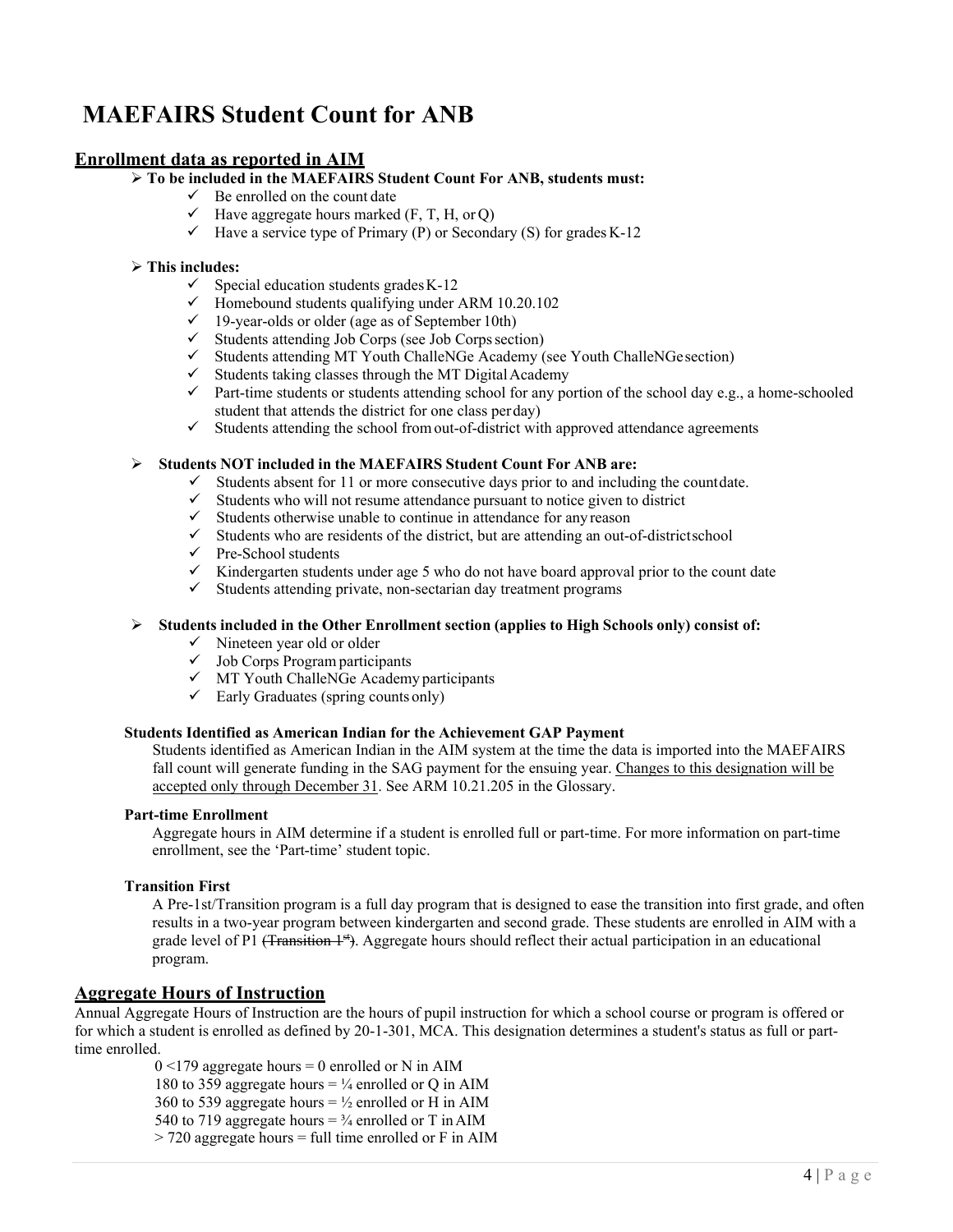Pupil instruction does not include lunchtime or unstructured recess.

#### **Aggregate Hours Calculation Example**

The tricky part of calculating annualized aggregate hours of instruction is calculating the hours for a student whose schedule changes during the school year. Consider this example:

Assume that Bobby Q. Public is enrolled in 12<sup>th</sup> grade in your district and he attends school pursuant to the following schedule:

| <b>Count</b> | Days | Hours per Day | Calculation   | Total Hours | Calculation    | Annualized Hours    |
|--------------|------|---------------|---------------|-------------|----------------|---------------------|
| Fall         | 90   | 5 hours / day | $90 \times 5$ | 450         | $450 \times 2$ | 900 aggregate hours |
| Spring       | 90   | 3 hours / day | $90 \times 3$ | 270         | $270 \times 2$ | 540 aggregate hours |
| <b>TOTAL</b> | 180  |               |               | 720         |                |                     |

How is Bobby's enrollment reported to the OPI? Answer:

**Fall count:** Bobby's aggregate hours are entered as F or 720+. He is full-time enrolled because the annualized hours for his program as of the fall count date would be 900.

**Spring count:** Bobby's aggregate hours are entered as T or 540-719. He is three quarter time enrolled (counted as part-time). Even though the example shows that Bobby's total annual hours of instruction would total 720, he is still part- time for the spring count. *Look at how many annualized hours of instruction would be provided for the program the student is following as of the current count date, independent from the hours accumulated under a program he/she followed on another count date.* 

A school district may include in its calculation of ANB a student who is enrolled in a program providing fewer than the required aggregate hours of pupil instruction if the student has demonstrated proficiency in the content ordinarily covered by the instruction as determined by the school board using district assessments. The ANB must be converted to an hourly equivalent based on the hours of instruction ordinarily provided for the content over which the student has demonstrated proficiency.

#### **Concurrent Enrollments**

A student in kindergarten through grade 12 who is concurrently enrolled in more than one public school, program or district may not be counted as more than one full-time student for ANB purposes. Schools that share student enrollments with other schools should contact the school with the secondary enrollment and make arrangements for how students will be reported in AIM and MAEFAIRS. If students are enrolled for more than one full-time student for ANB purposes, the school with the primary enrollment will be asked for clarification before the data is finalized.

| $F - 720 + hours = 1$ enrollment    |
|-------------------------------------|
| $T = 540.7101$ $T = 75$ 11 $\ldots$ |

 $T - 540 - 719$  hours = .75 enrollment  $H - 360 - 539$  hours = .5 enrollment

 $Q - 180 - 359$  hours = .25 enrollment  $N - 0.179$  hours = 0 enrollment

**Accurate Data Reporting:** School A reports the student as T – 540-719 hours, School B reports the student Q – 180-359 hours, for a total of 1 enrollment

**Inaccurate Data Reporting:** School A reports the student as F – 720+ hours, School B reports the student as Q – 180-359 hours, for a total of 1.25 enrollment.

#### **Part-time Students**

Part-time data is collected by the OPI for the purpose of adjusting a district's enrollment count for students who do not attend full-time. The key in determining part-time status is to look at the annual aggregate hours of a pupil's program. See example at the end of this section.

AIM allows for the entry of part-time enrollments. Students are assigned a level of aggregate hours that reflects their actual participation in an educational program on the count date.

| $720+$ aggregate hours  | $=$ F Full time enrolled                          |
|-------------------------|---------------------------------------------------|
| 540-719 aggregate hours | $= T$ Three quarter time enrolled                 |
| 360-539 aggregate hours | $=$ H $\quad$ Half time enrolled                  |
| 180-359 aggregate hours | $=$ O Ouarter time enrolled                       |
| 0-179 aggregate hours   | $=N$ Less than quarter time enrolled, Not counted |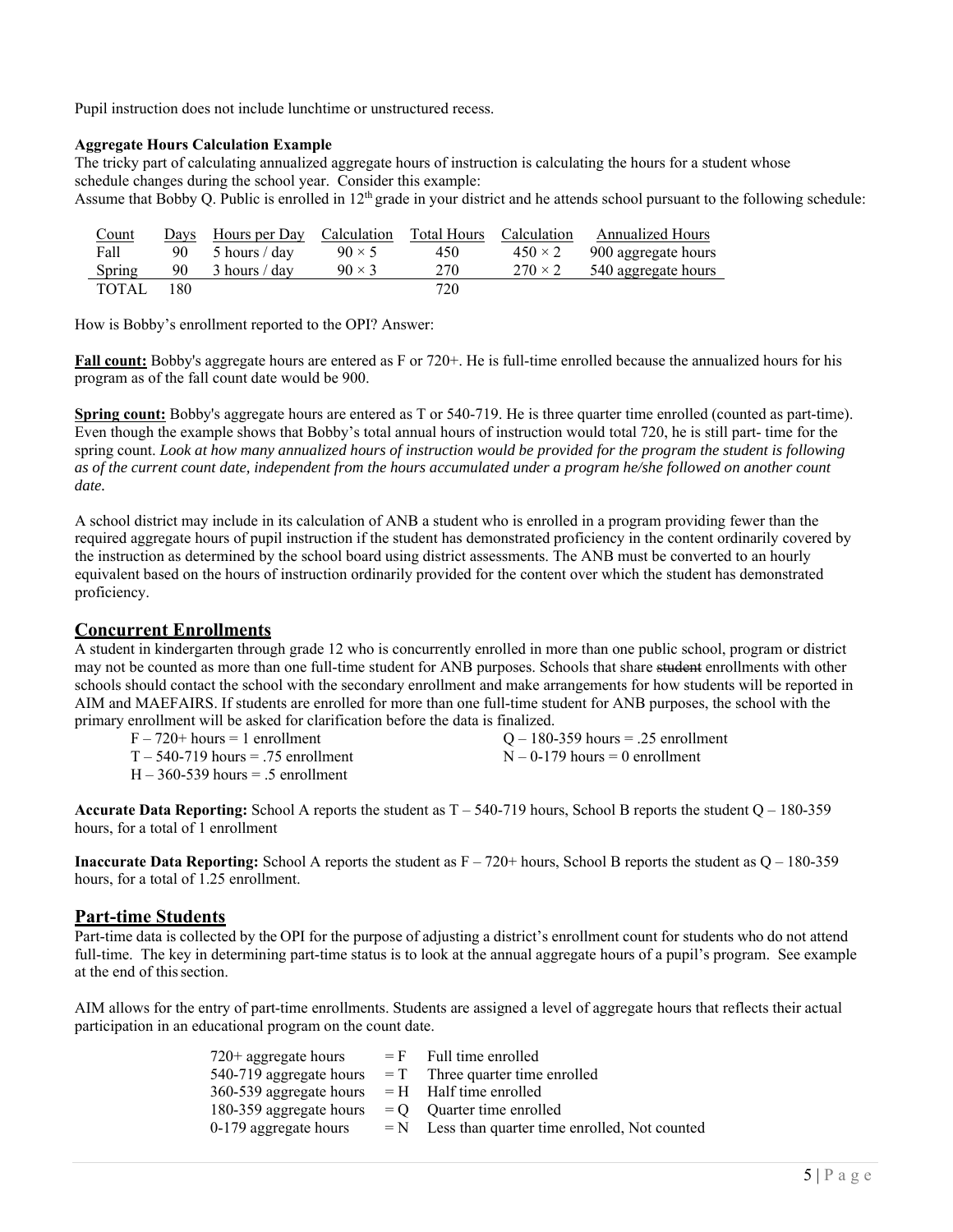## **Pre-Kindergarten Students**

State law does not provide ANB for Pre-K students; therefore Pre-K students are not imported into MAEFAIRS. However, all Pre-K students must be in AIM for state-reporting purposes.

Special Education kindergarten students who have turned 5 years of age by September 10 and whose IEP requires services in the Pre-K setting must be enrolled in Kindergarten to receive ANB.

#### **Kindergarten**

Counting Kindergarten Pupils for Enrollment

- **5 year-olds** A pupil who reaches age 5 on or before September 10 of the current school year or has been enrolled by special permission of the Board of Trustees, pursuant to 20-7-117, may be counted as a Kindergarten student if both of the following criteria are satisfied:
	- $\checkmark$  the pupil is enrolled in an accredited 5 year-old schooling program
	- *AND*
	- $\checkmark$  the accredited 5 year-old schooling program is providing a minimum of 360 hours of pupil instruction per year
- $\triangleright$  Students who transfer during the year from another in-state school or from out of the state and are (or were) not age 5 on or before September 10 also require board approval before enrollment in order to be counted for ANB
- $\triangleright$  Students who are less than 5 years-old on or before September 10 must have board approval prior to the count date to attend kindergarten and count for ANB

**NOTE:** Students enrolled in a Kindergarten program who are receiving services in a Pre-K setting, pursuant to an Individualized Education Program (IEP), and reach age 5 by September 10 of the current school year, should be enrolled in AIM in the Kindergarten grade level, with a service type of P. Aggregate Hours and Attendance are required for these students. These Kindergarten students should also be enrolled into any other programs, in which they participate, including Free/Reduced lunch, LEP, etc.

#### **Kindergarten-Half Time Program (Grade = KH)**

If the pupil's current instructional program provides:

- $\triangleright$  Less than 180 aggregate hours of instruction time per year
	- $\checkmark$  Student is enrolled in AIM in grade KH with aggregate hours of N. Enrollment in a program intended to provide less than 180 hours of pupil instruction per school year may not be included for ANB purposes.
- $\triangleright$  At least 180 aggregate hours but less than 360 aggregate hours
	- $\checkmark$  Student is enrolled in AIM in grade KH with aggregate hours of Q. The student is counted as one-quarter time enrolled for purposes of ANB.
- $\triangleright$  Greater than or equal to 360 hours of aggregate hours of instruction time per year
	- $\checkmark$  Student is enrolled in AIM in grade KH with aggregate hours of H, T or F. The student is only counted as one half time enrolled for purposes of ANB.

#### **Kindergarten Full Time program (Grade = KF)**

If the pupil's current instructional program provides:

- $\triangleright$  Less than 180 aggregate hours of instruction time per year
	- $\checkmark$  Student is enrolled in AIM in grade KF with aggregate hours of N. Enrollment in a program intended to provide less than 180 hours of pupil instruction per school year may not be included for ANB purposes.
- $\triangleright$  At least 180 aggregate hours but less than 360 aggregate hours
	- $\checkmark$  Student is enrolled in AIM in grade KF with aggregate hours of Q. The student is counted as one-quarter time enrolled for purposes of ANB.
- $\triangleright$  At least 360 aggregate hours but less than 540 aggregate hours
	- $\checkmark$  Student is enrolled in AIM in grade KF with aggregate hours of H. The student is counted as one-half time enrolled for purposes of ANB.
- $\triangleright$  At least 540 aggregate hours but less than 720 aggregate hours
	- $\checkmark$  Student is enrolled in AIM in grade KF with aggregate hours of T. The student is counted as three-quarter time enrolled for purposes of ANB.
- $\geq 720$  aggregate hours or more
	- $\checkmark$  Student is enrolled in AIM in grade KF with aggregate hours of F. The student is counted as full time enrolled for purposes of ANB.

## **Grades P1-12**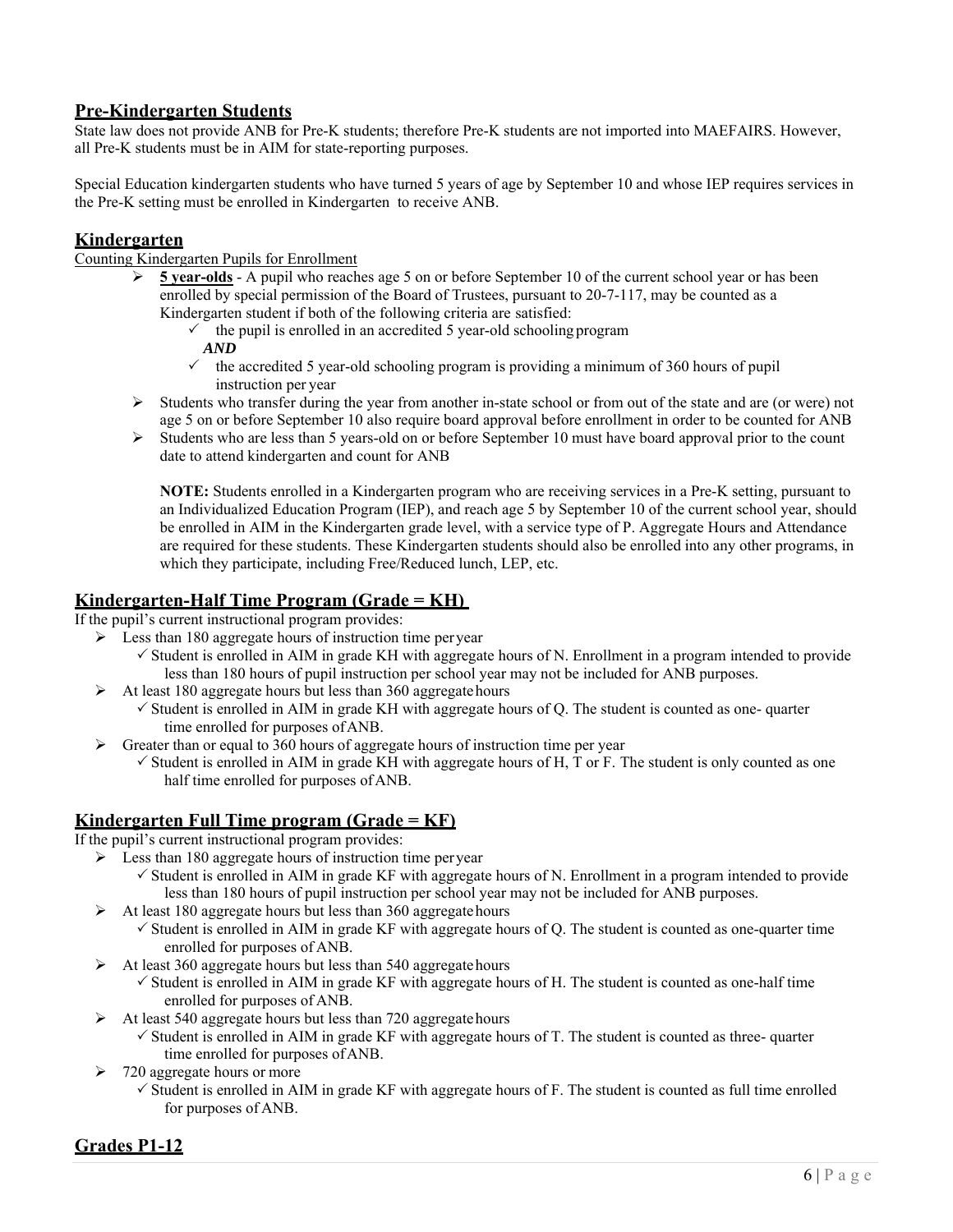Students in grades P1 thru 12 should be enrolled in the AIM system in the appropriate grade level as determined by the district. If these students meet the criteria for Student Count For ANB, they will be counted at the level designated. Full-time or parttime status of the student is based on the aggregate hours of instruction reported in AIM.

# **Number of Students**

#### **Students Who are Enrolled**

Each student included in the numerical count of students must be enrolled as defined in ARM 10.15.101:

*(24) 'Enrolled student' means a high school student assigned to receive organized instruction in an education program described in ARM 10.55.904 that is offered by a public school and can be applied towards the graduation requirements of ARM 10.55.905, or an elementary student assigned to receive organized instruction in an education program described in ARM 10.55.901 through 10.55.902, or an elementary or high school student in a course of instruction agreed to in an*  Individualized Education Program (IEP)*.* 

#### **Students who are absent 11 or more consecutive days prior to and including the count date**

- For the Fall and Spring counts, **include** a student who is absent on the count date in the enrollment count, unless the student has been absent for the  $11<sup>th</sup>$  consecutive pupil instruction day immediately prior to and including the official count date or the district has reason to believe that the student has left the district or is enrolled in another school. (ARM 10.20.102)
- $\triangleright$  For the Fall and Spring counts, do not include students in the enrollment count if they have been absent for the 11<sup>th</sup> consecutive pupil instruction day immediately prior to and including the official count date, unless they qualify as homebound students under ARM 10.10.102. Students who have been absent more than 10 consecutive days immediately prior to the official count date must resume attendance on or before the count date in order to be considered enrolled.
- ARM 10.20.102(10), provides an **exception** to the 10-day-rule. Extenuating circumstances for students who do not meet the criteria for inclusion in the ANB enrollment count but would support a variance, should be submitted to the Superintendent of Public Instruction by a responsible school official **prior to the official enrollment count**  date for consideration of inclusion of the student in the enrollment count for ANB purposes beyond the 10<sup>th</sup> consecutive day of absence prior to the official count date.

In the 'Attendance and Enrollment' section of the student's AIM enrollment record, students who are absent 11 or more consecutive days prior to and including the Fall or Spring count date should have the Exclude ANB box checked.

# **Job Corps Program and MT Youth ChalleNGe Academy Students**

Under certain circumstances, a district may include in its Student Count For ANB, students participating in the Job Corps Program or the Montana Youth ChalleNGe Academy. For the students to be eligible for inclusion in the count, the district must have entered into an interlocal cooperative agreement (Title 7, Chapter 11, Part 1, MCA) with a Montana Job Corps Program accredited by the Northwest Association of Accredited Schools or interlocal cooperative agreement with the Montana Youth ChalleNGe Academy.

#### **Requirements for ANB-eligibility of Job Corps or MT Youth ChalleNGe Academy students**

- the student must be enrolled in a public school in the student's district of residence, **and**
- $\checkmark$  the credits taken at the Job Corps or MT Youth ChalleNGe Academy require approval by the resident school district, **and**
- $\checkmark$  the credits meet the resident district's requirements for graduation at a school in the district, and
- the credits must be taught by an instructor who has a current Montana high school certification, **and**
- $\checkmark$  the credits must be reported by the Job Corps or MT Youth ChalleNGe Academy to the student's resident school district.

For more information, see § 20-9-707 and § 20-9-311(12), MCA

Job Corp and Montana Youth ChalleNGe Academy participants that meet the above requirements should continue their enrollments in the student's resident district as reported in AIM. To be counted for participation, the students must also have the appropriate program (Job Corp or MT Youth ChalleNGe) marked in the Attendance and Enrollment section of the student's AIM enrollment. Students that do NOT meet all the above requirements should have their enrollment record ended with a 330 (withdrawn to enroll in a non-diploma program) End Status.

For Detailed instructions on how to report these students in the AIM system, click on this link: AIM User Guides.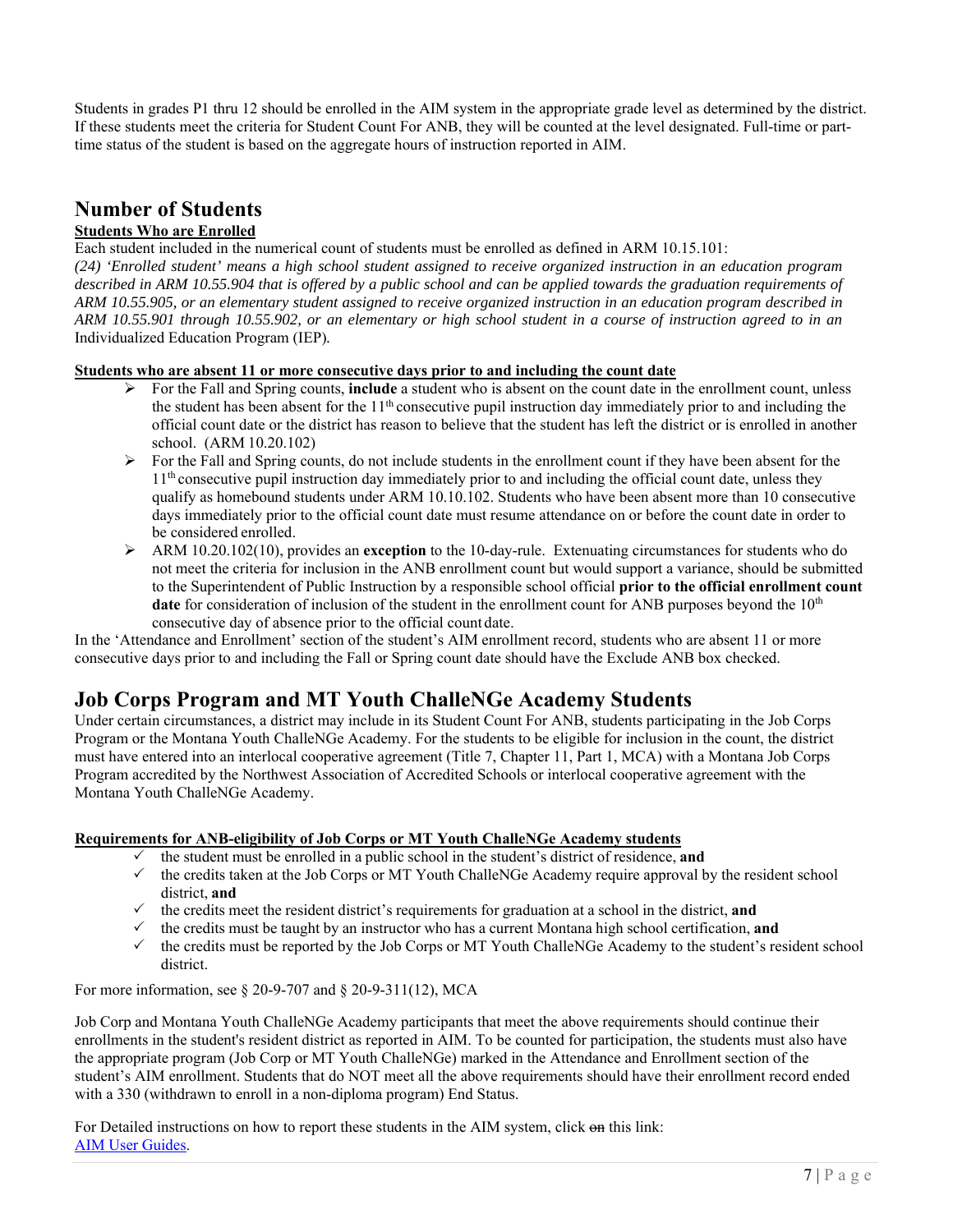# **Montana Digital Academy Students**

Students participating in MT Digital Academy courses must enroll in the courses through their local public school (district of residence). Districts enrolling students who are not residents of their district are not eligible for ANB for the student according to § 20-7-118, MCA Aggregate hours are calculated as if the student were enrolled in the district for the same course.

For Detailed instructions on how to report these students in the AIM system, click on this link: AIM User Guides.

# **Day Treatment Students**

Students placed by the district in day treatment under an approved Individualized Education Program (IEP) at a private nonsectarian school must be reported in AIM enrollment and excluded from state ANB counts. When the student returns to school, the enrollment records should be adjusted to reflect the status change.

The district is allowed to levy to pay tuition for day treatment students using the Tuition Fund (13). These students do not qualify for ANB funding, but the district may apply for state replacement funding 20-5-324, MCA and ARM 10.10.301D)

For more information, contact the AIM Help Desk at 1-877-464-6681 or opiaimhelp@mt.gov.

# **Step-by-Step Instructions- MAEFAIRS Student Count For ANB**

Follow these instructions to complete enrollment. Log into MAEFAIRS at the following link: MAEFAIRS Login

Note: If you are asked, "Do you want Internet Explorer to remember your password", click "No". From the MAEFAIRS menu screen:

- 1. Import Student Count For ANB Data from AIM
	- a. From the MAEFAIRS menu screen, select "Data Entry", then "Student Count For ANB". Click on "Step 1: Import Student Count For ANB From AIM"
	- b. Select a district and click on the "Import Student Count For ANB" button. When the data has imported you will get the message, "The data was successfully imported for …"

Note: You may import as many times as necessary. You **must** import on or after October 5, 2020, for the fall count and February 1, 2021 for the spring count, in order to submit the data.

- 2. View imported data in MAEFAIRS Student Count For ANB reports.
	- a. Click on the "Reports" button, click on "Student Count For ANB", chose the report you wish to review (school summary or district summary)
	- b. Highlight the schools for which you wish to print reports
	- c. Single left click "Print to PDF" (you will be prompted, "Do you want to open or save this file")
	- d. Single left click on "Open" (this will bring the report up on your screen)
	- e Single left click on the printer icon
	- f. Click on "OK" (in the lower right hand corner of your screen) and the report(s) will print
	- g. Click on the X in the upper right hand corner of the screen to close the report(s)
		- If the Student Count For ANB numbers (including part time and other enrollment) imported from AIM match those that the registered MAEFAIRS User believes to be correct, return to the Data Entry button. Choose "Student Count For ANB" and then "Step 2: Submit to OPI".
		- If the Student Count For ANB numbers imported from AIM do not match those that the registered MAEFAIRS User believes to be correct, proceed to Step 4.
- 3. Accessing reports of students imported or not imported into MAEFAIRS Student Count For ANB from AIM.
	- a. Click on "Reports" (this will give you a series of options)
	- b. Choose "Student Count For ANB", then "Students Imported from AIM in Student Count For ANB" or "Students Imported from AIM Not in Student Count For ANB".
	- c. Choose the school for which you need a list of students imported or not imported to MAEFAIRS and click on "Print to PDF".
	- d. The report will open on your screen and you may now print the report. Compare the imported data to that which you believe to be correct. If you believe the imported enrollment numbers are incorrect (including part time and other enrollment), take this report to the AIM staff at your district and work through discrepancies.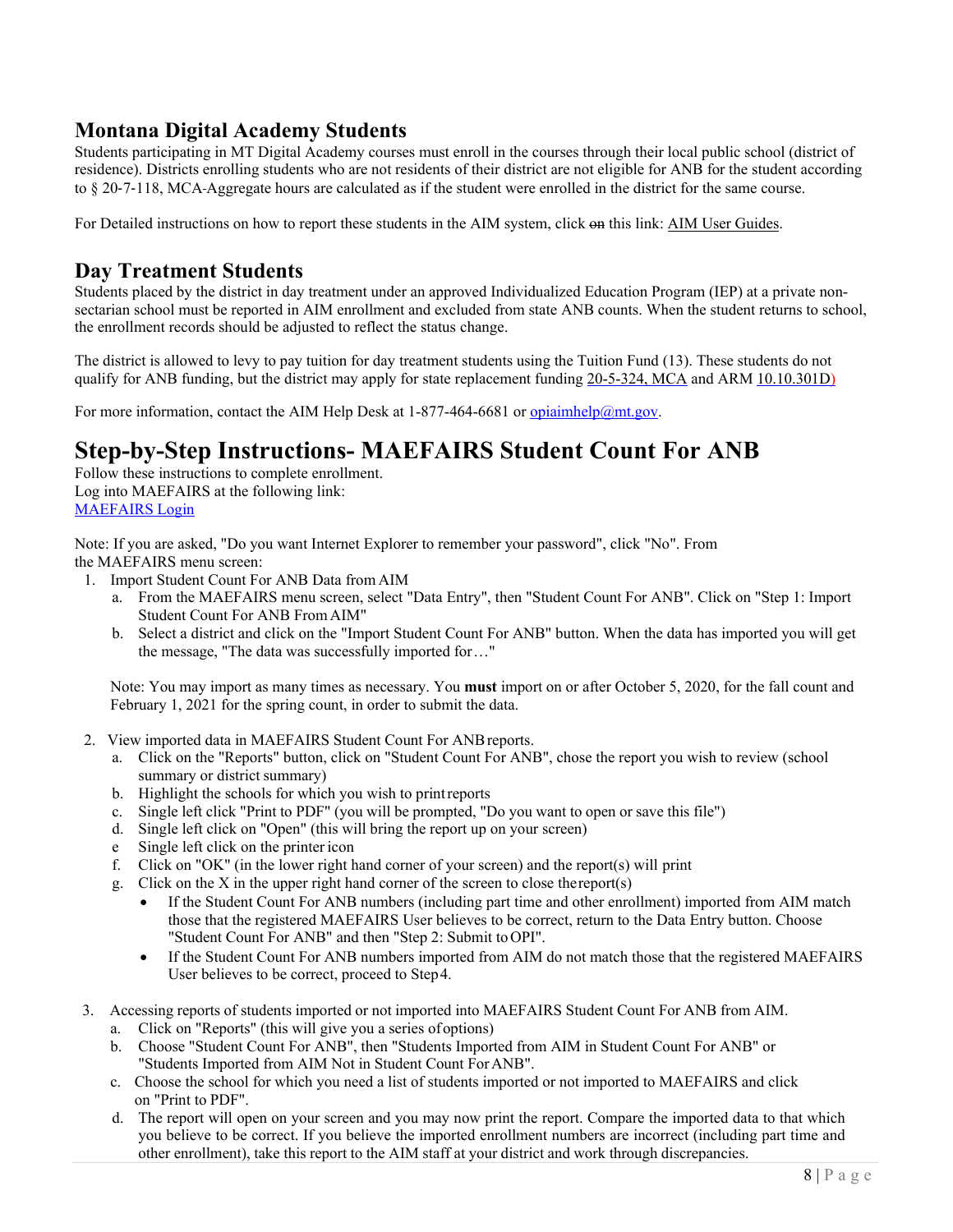- e. If the AIM data is correct, the MAEFAIRS user validates and submits the data in MAEFAIRS.
- f. If the AIM data is incorrect, the district AIM specialist corrects AIM data and the MAEFyAIRS user re-imports data (Step 2 above), re-runs MAEFAIRS Student Count For ANB reports, and submits to == OPI.

*NOTE: All students attending a program that provides 180-719 hrs/year must be reported. These students are considered 'part-time' for ANB purposes.* 

*DO NOT INCLUDE 19-year-olds (or older) in any part-time category.* 

- 4. Accessing reports of Students Imported From AIM in SAG (This is a report of students listed as American Indian. Number of students in this report determines the Student Achievement Gap payment for the ensuing year.)
	- a. Under "Reports" choose "Student Count For ANB", then "Students Imported from AIM in SAG
	- b. Choose the school for which you need a list of students imported from AIM in SAG and click on "Print to PDF".
	- c. The report will open on your screen and you may now print the report. Compare the imported data to that which you believe to be correct. If you believe the imported data is incorrect, take this report to the AIM staff at your district and work through discrepancies. Once changes are made in AIM, you will need to re-import into MAEFAIRS.
- 5. Print Final Report
	- a. From the MAEFAIRS menu screen, select "Reports", then "Student Count For ANB, then "School Summary" or "District Summary"
	- b. Highlight the District or School for which you wish to print reports
	- c. Single left click on "Print to PDF" (you will be prompted, "Do you want to open or save this file")
	- d. Single left click on "Open" (this will bring the report up on your screen)
	- e. Single left click on the printer icon
	- f. Click on "OK" (in the lower right hand corner of your screen) and the report(s) will print
	- g. Click on the X in the upper right hand corner of the screen to close report(s)

After you have completed work in MAEFAIRS, click on the "Logout" button in upper right hand corner of the screen.

#### **Questions:**

For MAEFAIRS questions, or to correct data once it has been submitted, please contact:

Nica Merala at 406-444-4401 or by email at nmerala@mt.gov

For AIM questions including how to correct student information in order to be included in the MAEFAIRS enrollment count, please contact:

• The AIM Helpdesk at 1-877-424-6681, locally at 406-444-3800 or by email at opiaimhelp@mt.gov

# **Glossary**

#### **19-year-olds (or older)**

Students who turned 19 years of age on or before September 10 of the current school year:

- are included in regular enrollment counts
- are included in attendance counts
- are reported under 'Other Enrollment (High School Only)'
- are NOT included in part-time counts

Students nineteen years and older are not included in the ANB calculation.

## **Aggregate Hours of Instruction**

Annual Aggregate Hours of Instruction are the hours of pupil instruction for which a school course or program is offered or for which a pupil is enrolled as defined by 20-1-301, MCA. This designation determines a student's status as enrolled full or part-time.

 $0 < 179$  aggregate hours = 0 enrolled or N in AIM 180 to 359 aggregate hours =  $\frac{1}{4}$  enrolled or Q in AIM 360 to 539 aggregate hours =  $\frac{1}{2}$  enrolled or H in AIM 540 to 719 aggregate hours =  $\frac{3}{4}$  enrolled or T in AIM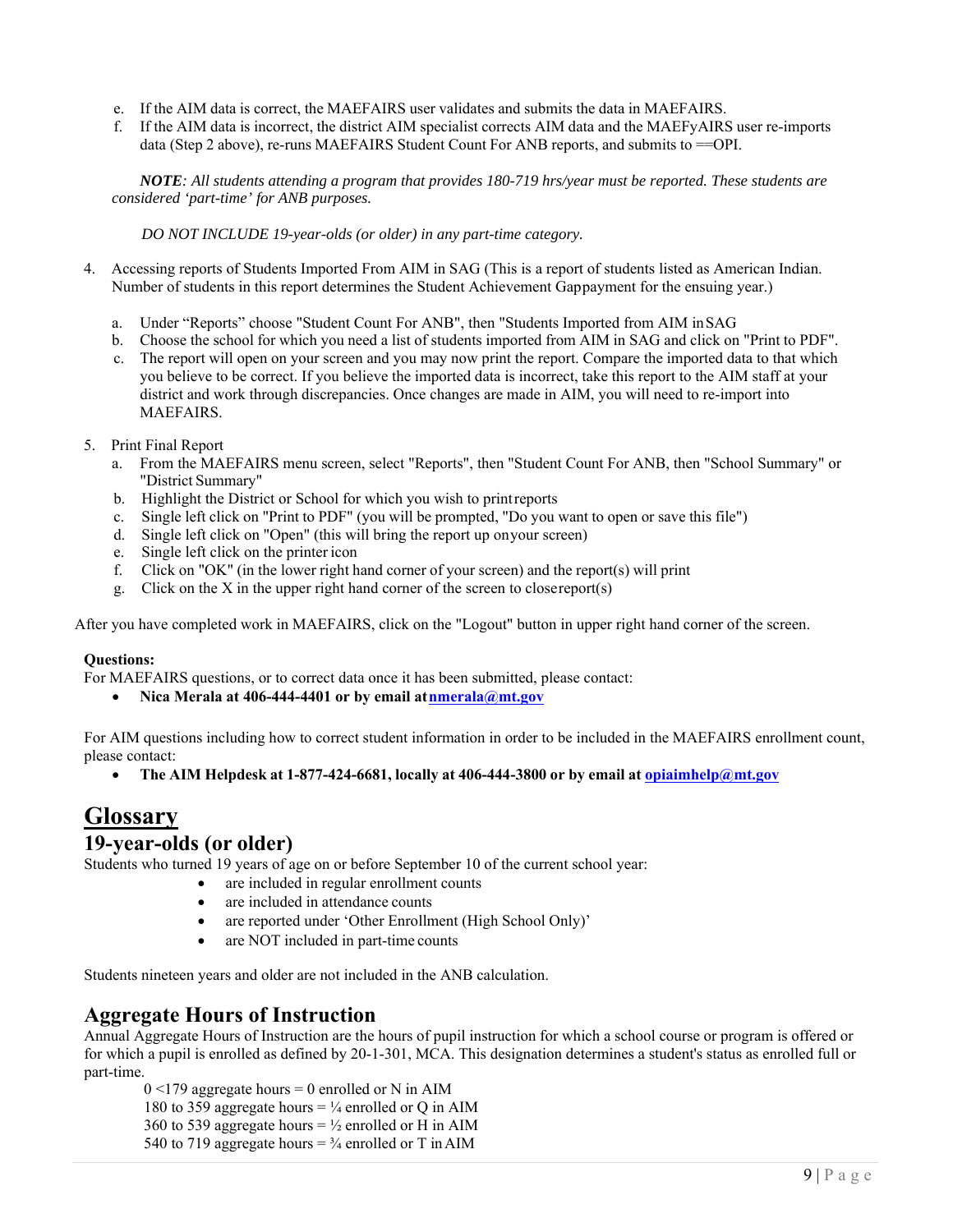> 720 aggregate hours = full time enrolled or F in AIM Pupil instruction does not include lunchtime or unstructured recess.

# **ARM 10.21.204**

#### AMERICAN INDIAN ACHIEVEMENT GAP PAYMENTS - GENERAL FUND

(1) The Superintendent of Public Instruction will determine and report the American Indian achievement gap payment for each school district by March 1 for the ensuing school year.

(2) The number of students used to determine the payment for FY 20XX+1 will be the number of American Indian students enrolled in the district in grades K-12 as reported on the fall enrollment count submitted by the district to the Superintendent of Public Instruction in FY 20XX. Students reported as not enrolled but receiving special education services and students who were aged 19 or older on or before September 10 of the school year of the count date will not be counted for purposes of this payment.

**(3)** The Superintendent of Public Instruction will provide an opportunity for district officials to review the enrollment information submitted on the fall enrollment **Changes to the enrollment report information used for the American Indian achievement gap payment will not be accepted after December 31 except in cases of significant reporting error, as determined by the Superintendent of Public Instruction.** 

(4) Payments will be distributed to school districts by the Superintendent of Public Instruction on the schedule for BASE aid distributions provided in 20-9-344, MCA.

History: 20-3-106, MCA; IMP, 20-9-330, MCA; NEW, 2006 MAR p. 3070, Eff. 12/22/06; AMD, 2008 MAR p. 1692, Eff. 8/15/08.

# **Average Number Belonging (ANB)**

Average number belonging (ANB) means a student count for each school district that is used for school funding purposes. The statutory definition, pursuant to  $20-1-101(2)$ , MCA, is 'the average number of regularly enrolled, full-time pupils attending the public schools of a district.'

#### **Calculating Average Number Belonging (ANB)**

The Average Number Belonging (ANB) for the ensuing school fiscal year is the average adjusted enrollment of the current school year, by budget unit, multiplied by 187, divided by 180.

| <b>Steps</b> | <b>Item to Complete</b>                                                            | Fall | <b>Spring</b> |
|--------------|------------------------------------------------------------------------------------|------|---------------|
| (A)          | <b>Total Student Count For ANB</b>                                                 |      |               |
| <b>(B)</b>   | Subtract one-half Kindergarten students enrolled in a $\frac{1}{2}$ time K program |      |               |
| (C)          | Subtract students in grades FTK-12 receiving less than 180 hrs/year                |      |               |
| <b>(D)</b>   | Subtract three-quarters students in grades FTK-12 receiving between 180-359 hrs/yr |      |               |
| (E)          | Subtract one-half students in grades FTK-12 receiving between 360-539 hrs/yr       |      |               |
| (F)          | Subtract one-quarter students in grades FTK-12 receiving between 540-719 hrs/yr    |      |               |
| (G)          | Subtract one-half students attending MT Youth Challenge Program                    |      |               |
| (H)          | Subtract 19-Year-Old students                                                      |      |               |
| (I)          | <b>Add Early Graduates</b>                                                         |      |               |
| $\mathbf{J}$ | Subtotal <i>(total of Lines A-I)</i>                                               |      |               |
| (K)          | Total adjusted enrollment (add fall subtotal and Spring subtotal from Line J)      |      |               |
|              | Avg. Enrollment [K divided by 2] - Don't round.                                    |      |               |

# **Average Adjusted Enrollment**

Average adjusted enrollment is the average of the October and February enrollment adjusted for part-time students and students reported as "other enrollment", as calculated on page 14.

# **Budget Unit**

Budget unit means the unit for which the ANB of the district is aggregated for all enrolled students according to 20-9-311, MCA. (ARM 10.15.101(10))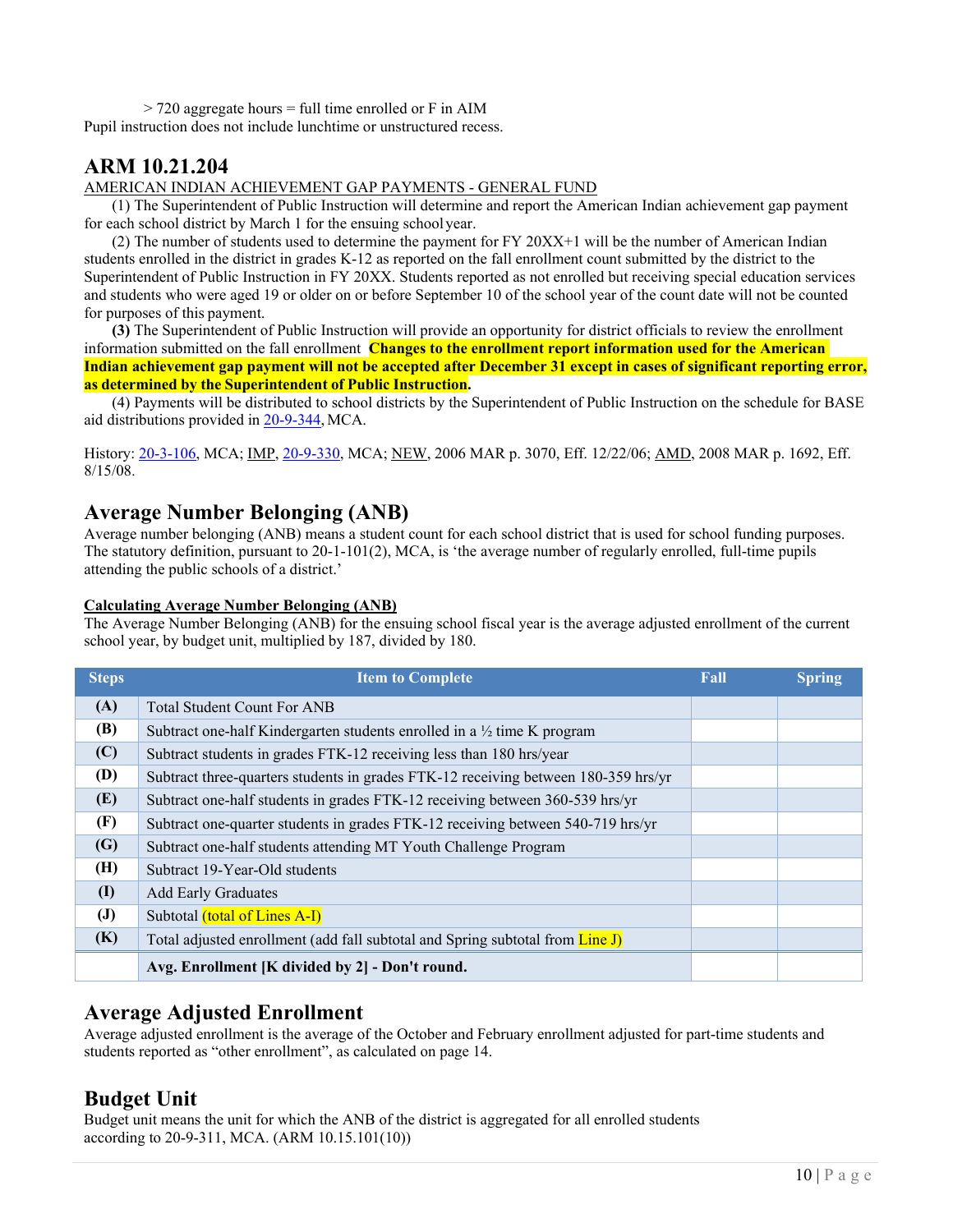# **Early Graduates**

Students that graduated from high school early, at the end of their 7th semester.

Reporting early graduates is only required if the district is applying for increased ANB pursuant to 20-9-313(6), MCA and ARM 10.20.102(11).

Early graduates are mid-year graduates who meet the following criteria:

- 1. The student was enrolled as of the first Monday of October of the CURRENT school year as a senior in high school, but WAS NOT enrolled on the first Monday of February of the CURRENT school year.
- 2. The student completed graduation requirements at the end of the first semester of the CURRENT school year.
- 3. The student completed graduation requirements at the end of a total of SEVEN semesters. **NOTE:** Students, who complete graduation requirements in LESS than seven semesters, or MORE than seven semesters, do not qualify for increased ANB and cannot be included in your count of early graduates. See ARM 10.20.102
- 4. The student had not reached the age of 19 on or before September 10 of the CURRENT school year.
- 5. The student has NOT been counted in the regular 11th or 12th grade enrollment as of the first Monday in February of the CURRENT school year.

Early graduates must be entered into AIM. The student's enrollment record must have an End Date prior to the February count date, an End Status of 400: Graduated. Additionally the graduation tab needs to be completed including Diploma Date, Diploma Type ("01" regular), and a Diploma Period of 02: Early Graduate  $-7$  Semesters and date first entered the  $9<sup>th</sup>$  Grade.

# **Ensuing Year**

First school year succeeding the current year.

# **Fiscal Year**

Fiscal year of data. For example, fiscal year 2020 is July 1, 2019 to June 30, 2020. Fiscal year 2020 can also be called:

> Fiscal year 2019-20 Fiscal year 2019-2020 FY20 FY 2020

# **Grade**

The assigned education level of a student in Pre-K through 12. Pre-Kindergarten is also called Pre-K and Preschool (PK in AIM) Half-time and full-time Kindergarten (KH and KF in AIM) Transition First (P1 in AIM)

# **Homebound Students**

Those students who are receiving instructional services who were in the education program and due to medical reasons, certified by a medical doctor, are unable to be present for pupil-instruction. (ARM 10.15.101)

Criteria for counting Homebound students (ARM 10.20.102(8)):

- *(8) Homebound students, as defined in ARM 10.15.101, and students who are confined to a treatment, medical, or custodial facility may be counted as enrolled for ANB purposes if the student:*
- *(a) is enrolled as defined in ARM 10.15.101 and is currently receiving organized and supervised pupil instruction as defined in 20-1-101, MCA;*
- *(b) is in a home or facility which does not offer a regular educational program; and*
- *(c) has instructional costs during the absences which are financed by the school district general fund.*